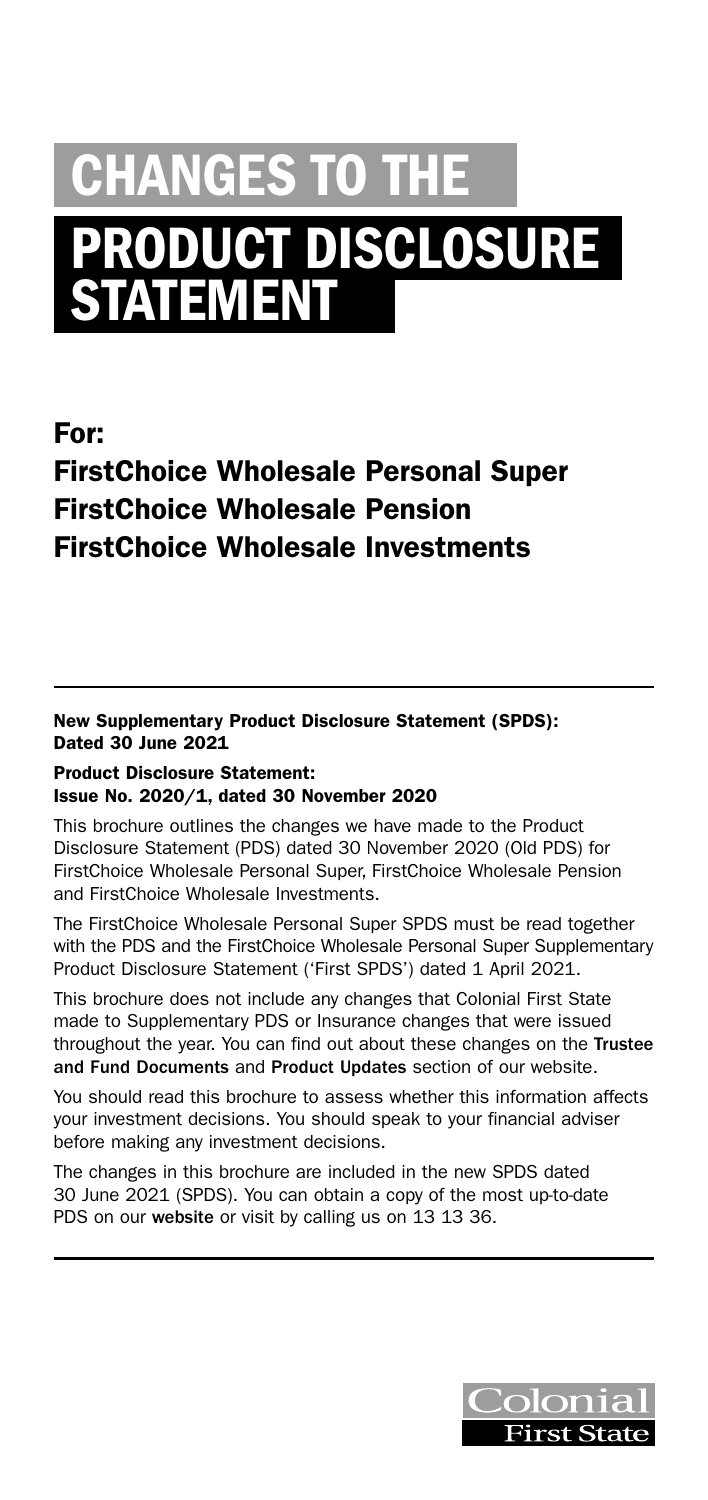# **Contents**

| Investment option changes                                                        | з |
|----------------------------------------------------------------------------------|---|
| Closure of investment options                                                    | 3 |
| Manager replacement                                                              | 4 |
| Administration Fee changes                                                       | 5 |
| Management cost and total investment and<br>administration fee changes           | 6 |
| Estimated indirect cost ratio and Transactional<br>and Operational (T&O) changes | 6 |
| PDS disclosure update                                                            | 8 |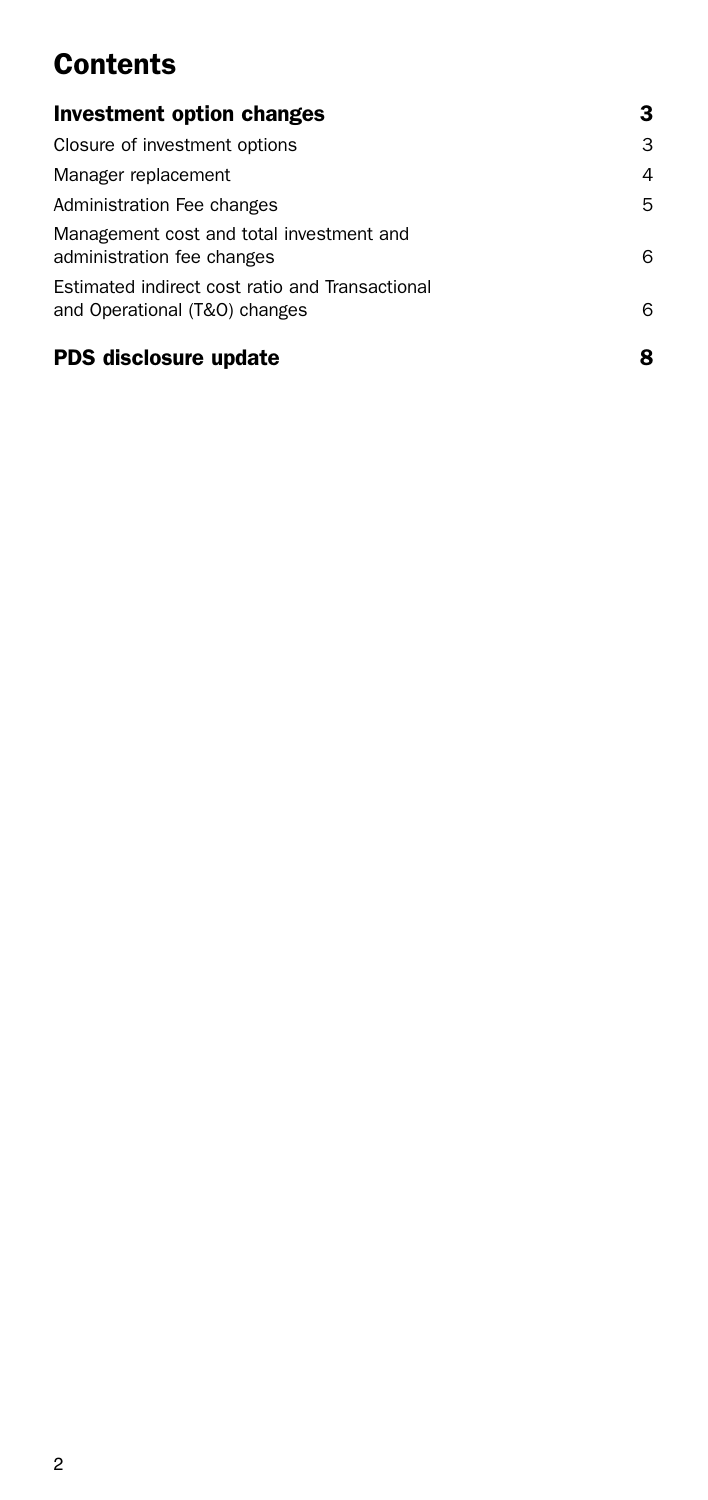# <span id="page-2-0"></span>Investment option changes

### Closure of investment options

| <b>Investment option</b>                                   | <b>Investment category</b> | <b>Closure Date</b> |  |
|------------------------------------------------------------|----------------------------|---------------------|--|
| <b>FirstChoice Wholesale Investments</b>                   |                            |                     |  |
| FirstRate Wholesale Saver                                  | Cash and Deposits          | 26 August 2021      |  |
| FirstRate Wholesale Term<br>Deposit 2 Year Annual          | Cash and Deposits          | 6 August 2021       |  |
| <b>FirstRate Wholesale Term</b><br>Deposit 2 Year Monthly  | Cash and Deposits          | 6 August 2021       |  |
| FirstRate Wholesale Term<br>Deposit 3 Year Annual          | Cash and Deposits          | 6 August 2021       |  |
| FirstRate Wholesale Term<br>Deposit 3 Year Monthly         | Cash and Deposits          | 6 August 2021       |  |
| FirstRate Wholesale Term<br>Deposit 5 Year Annual          | Cash and Deposits          | 6 August 2021       |  |
| <b>FirstRate Wholesale Term</b><br>Deposit 5 Year Monthly  | Cash and Deposits          | 6 August 2021       |  |
| <b>FirstRate Wholesale Term</b><br>Deposit 7 Year Annual   | Cash and Deposits          | 6 August 2021       |  |
| FirstRate Wholesale Term<br>Deposit 7 Year Monthly         | Cash and Deposits          | 6 August 2021       |  |
| <b>FirstRate Wholesale Term</b><br>Deposit 10 Year Annual  | Cash and Deposits          | 6 August 2021       |  |
| <b>FirstRate Wholesale Term</b><br>Deposit 10 Year Monthly | Cash and Deposits          | 6 August 2021       |  |
| <b>FirstRate Wholesale Term</b><br>Deposit 15 Year Annual  | Cash and Deposits          | 6 August 2021       |  |
| <b>FirstRate Wholesale Term</b><br>Deposit 15 Year Monthly | Cash and Deposits          | 6 August 2021       |  |

The Term Deposit proceeds including partial maturity interest will be paid into FirstRate Wholesale Saver. Investors will be paid the remainder of their maturity interest within 2–3 weeks.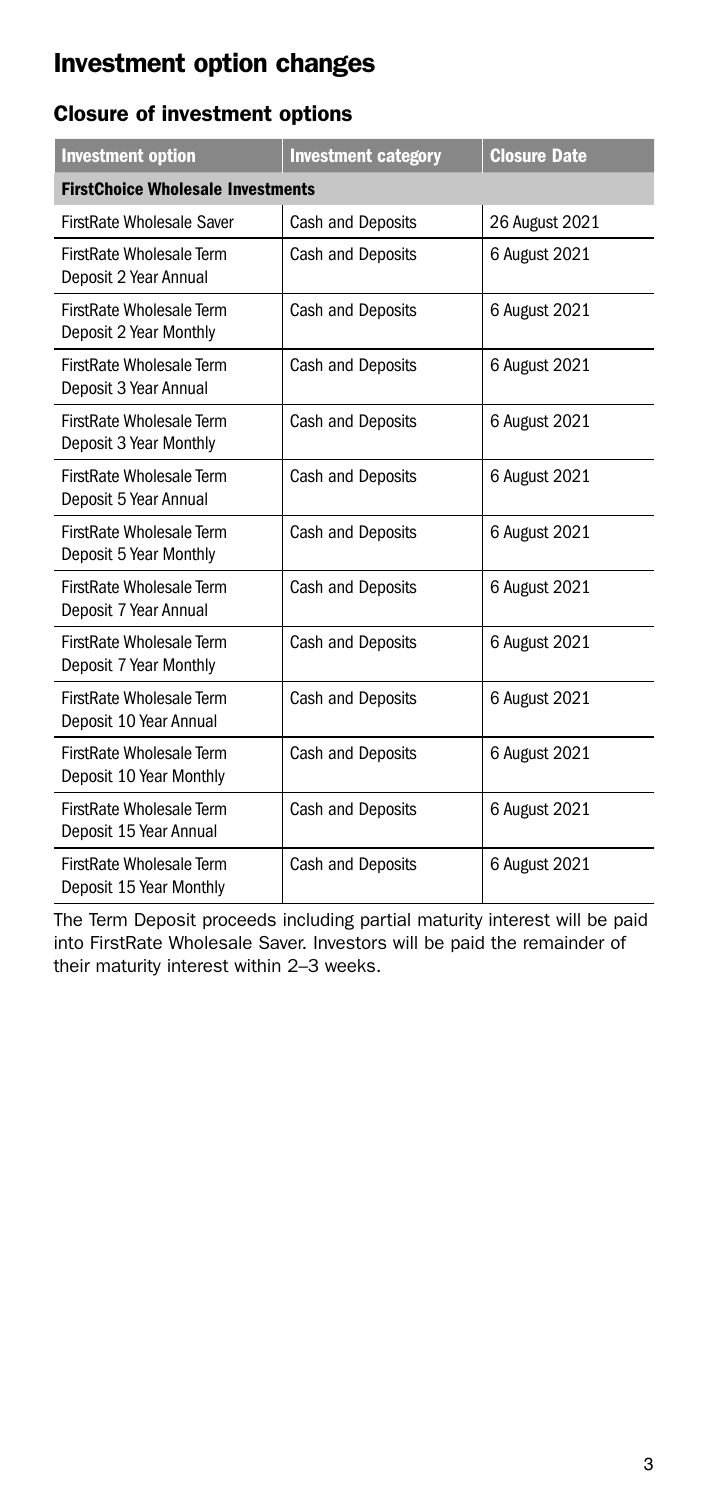#### <span id="page-3-0"></span>Manager replacement

We often outsource the management of our investments to third party investment managers. Where we believe it to be in the best interests of investors, we may change the investment manager and/or investment objective or strategy.

We've replaced the investment manager for the Ironbark Karara Wholesale Australian Share option from Karara Capital to WaveStone Capital which has resulted in a change to the name, investment objective, strategy and asset allocation of the investment option. You can compare the investment objectives, strategies and asset allocation of the two managers below.

| <b>Replaced option:</b>                                                                                                                                                                                                                                                                                                                                                                                                                                                                                                                                                                                                       | <b>New option:</b>                                                                                                                                                                                                                                                                                                                                                                                                                                                                                                                                                                                                                                                                                                                                                                                                                                                                                                                                                                                                                                                                                                                                                                                                                                                                                                                             |
|-------------------------------------------------------------------------------------------------------------------------------------------------------------------------------------------------------------------------------------------------------------------------------------------------------------------------------------------------------------------------------------------------------------------------------------------------------------------------------------------------------------------------------------------------------------------------------------------------------------------------------|------------------------------------------------------------------------------------------------------------------------------------------------------------------------------------------------------------------------------------------------------------------------------------------------------------------------------------------------------------------------------------------------------------------------------------------------------------------------------------------------------------------------------------------------------------------------------------------------------------------------------------------------------------------------------------------------------------------------------------------------------------------------------------------------------------------------------------------------------------------------------------------------------------------------------------------------------------------------------------------------------------------------------------------------------------------------------------------------------------------------------------------------------------------------------------------------------------------------------------------------------------------------------------------------------------------------------------------------|
| <b>Ironbark Karara Wholesale</b><br><b>Australian Share</b>                                                                                                                                                                                                                                                                                                                                                                                                                                                                                                                                                                   | <b>WaveStone Wholesale Australian Share</b>                                                                                                                                                                                                                                                                                                                                                                                                                                                                                                                                                                                                                                                                                                                                                                                                                                                                                                                                                                                                                                                                                                                                                                                                                                                                                                    |
| <b>Previous objective</b>                                                                                                                                                                                                                                                                                                                                                                                                                                                                                                                                                                                                     | <b>New objective</b>                                                                                                                                                                                                                                                                                                                                                                                                                                                                                                                                                                                                                                                                                                                                                                                                                                                                                                                                                                                                                                                                                                                                                                                                                                                                                                                           |
| To outperform the S&P/ASX 300<br>Accumulation Index, before fees and<br>taxes, over rolling four-year periods.                                                                                                                                                                                                                                                                                                                                                                                                                                                                                                                | The option aims to outperform the S&P/ASX<br>300 Accumulation Index before fees, costs<br>and taxes over rolling three-year periods.                                                                                                                                                                                                                                                                                                                                                                                                                                                                                                                                                                                                                                                                                                                                                                                                                                                                                                                                                                                                                                                                                                                                                                                                           |
| <b>Previous strategy</b>                                                                                                                                                                                                                                                                                                                                                                                                                                                                                                                                                                                                      | <b>New strategy</b>                                                                                                                                                                                                                                                                                                                                                                                                                                                                                                                                                                                                                                                                                                                                                                                                                                                                                                                                                                                                                                                                                                                                                                                                                                                                                                                            |
| Karara Capital is an active and 'style<br>agnostic' investment manager whose<br>approach to Australian equities is built on<br>the belief that original, forward-looking<br>research can identify underappreciated<br>companies. The investment approach<br>emphasises the development of insights<br>into a company's longer-term prospects<br>and systematically identifies gaps<br>between fundamentals and consensus<br>expectations. Close attention is paid to<br>understanding the interplay between the<br>holdings so as to avoid unintended risks.<br>The option also includes an allocation to<br>small companies. | WaveStone is an active investment<br>manager that places primary emphasis<br>on bottom-up stock picking through<br>comprehensive research, instead of<br>targeting a market index exposure.<br>WaveStone's investment approach focuses<br>on companies which WaveStone believe<br>exhibit Sustainable Competitive Advantage<br>(SCA). A company's SCA is determined<br>after analysing its corporate make up or<br>'DNA' and the broader industry dynamics<br>within which it operates. WaveStone then<br>applies a set of valuation, balance sheet<br>and growth tests to further refine the<br>number of companies that are considered<br>suitable for the portfolio. Applying portfolio<br>risk guidelines to the target portfolio of<br>companies together with an assessment<br>of how each company's share price is<br>currently trading will determine the final<br>portfolio mix for the option, typically<br>between 20-50 individual company<br>holdings. The option can invest up to 10%<br>in companies listed on international stock<br>exchanges. This exposure may be hedged<br>back to the Australian dollar from time to<br>time at WaveStone's discretion. Derivatives<br>may be used as a risk management<br>tool to hedge against adverse market<br>movements and at times, to gain exposure<br>to underlying investments. |
| <b>Previous benchmark</b>                                                                                                                                                                                                                                                                                                                                                                                                                                                                                                                                                                                                     | <b>New benchmark</b>                                                                                                                                                                                                                                                                                                                                                                                                                                                                                                                                                                                                                                                                                                                                                                                                                                                                                                                                                                                                                                                                                                                                                                                                                                                                                                                           |
| S&P/ASX 300 Accumulation Index                                                                                                                                                                                                                                                                                                                                                                                                                                                                                                                                                                                                | S&P/ASX 300 Accumulation Index                                                                                                                                                                                                                                                                                                                                                                                                                                                                                                                                                                                                                                                                                                                                                                                                                                                                                                                                                                                                                                                                                                                                                                                                                                                                                                                 |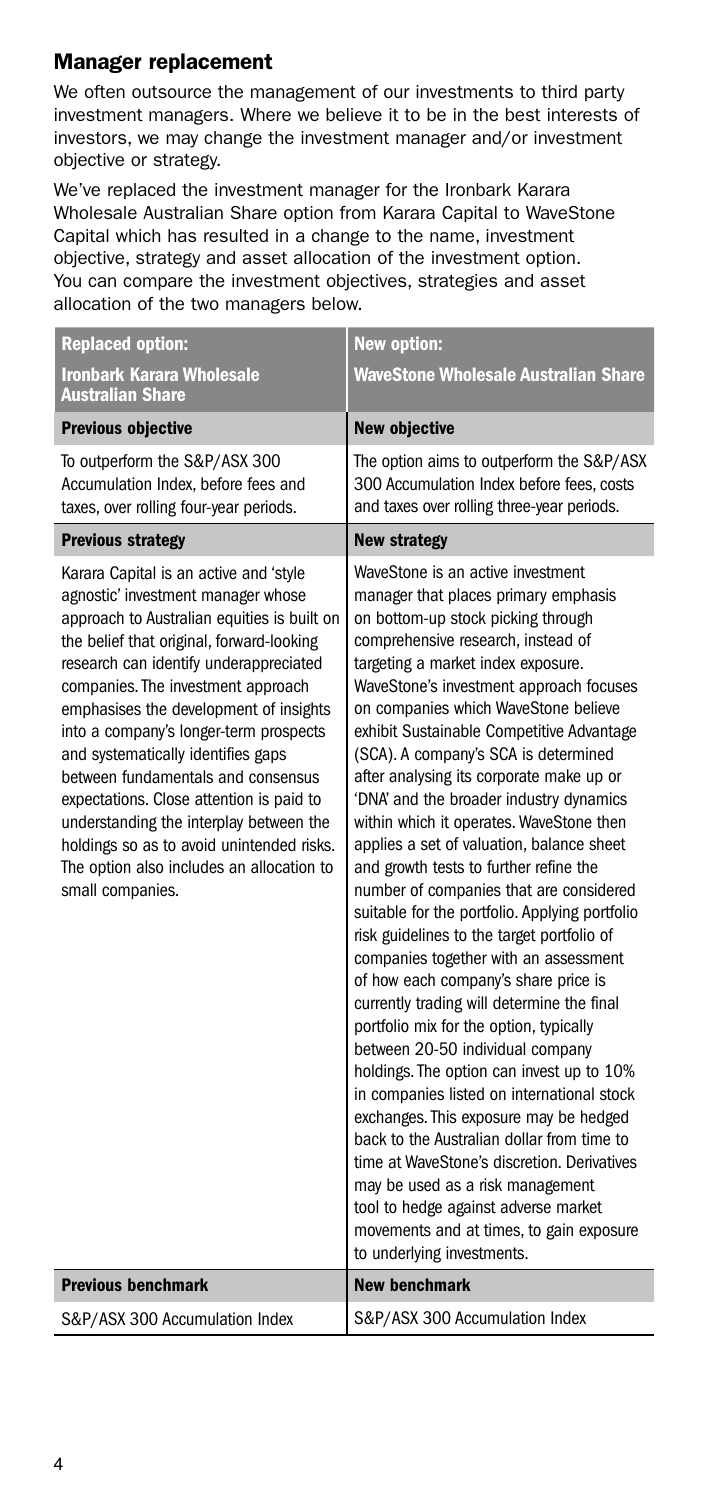<span id="page-4-0"></span>

| <b>Replaced option:</b><br><b>Ironbark Karara Wholesale</b><br><b>Australian Share</b> |            | <b>New option:</b><br><b>WaveStone Wholesale Australian Share</b> |                                   |            |                   |
|----------------------------------------------------------------------------------------|------------|-------------------------------------------------------------------|-----------------------------------|------------|-------------------|
| <b>Previous asset allocation</b>                                                       |            | <b>New asset allocation</b>                                       |                                   |            |                   |
| <b>Assets</b>                                                                          | Range      | <b>Benchmark</b>                                                  | <b>Assets</b>                     | Range      | <b>Benchmark</b>  |
| Australian<br><b>Shares</b>                                                            | 90%-100%   | 100%                                                              | Australian<br>Shares <sup>1</sup> | 90%-100%   | 100% <sup>1</sup> |
| Cash                                                                                   | $0% - 10%$ | 0%                                                                | Cash                              | $0% - 10%$ | 0%                |
| Minimum suggested timeframe:<br>At least 7 years                                       |            | Minimum suggested timeframe:<br>At least 7 years                  |                                   |            |                   |
| Standard risk measure: 7                                                               |            | Standard risk measure: 7                                          |                                   |            |                   |

1 Maximum 10% weighting to global shares listed in developed markets.

\* We use the Standard Risk Measure (SRM), which is based on industry guidance, to allow investors to compare investment options that are expected to deliver a similar number of negative annual returns over any 20-year period. These measures are regularly reviewed. The change in the SRM for these options reflects updated economic assumptions that are used to calculate them.

#### Administration Fee changes

From 3 September 2021, we're introducing an administration fee that will apply to the FirstRate Wholesale Saver and increasing the return earned. Whilst rates vary, overall members will be better off as a result of these changes at the time they're introduced.

The administration fee will be 0.35% per annum and may vary between 0.35% per annum up to a maximum of 0.50% per annum. The administration fee will be published on our website at cfs.com.au/ saverreturn.

| <b>Investment Option</b><br>name            | <b>Previous</b><br>Administration Fee   Administration Fee | <b>New</b>                   |
|---------------------------------------------|------------------------------------------------------------|------------------------------|
| <b>FirstChoice Wholesale Personal Super</b> |                                                            |                              |
| <b>FirstRate Wholesale Saver</b>            | $0.00%$ pa                                                 | Between 0.35% pa to 0.50% pa |
| <b>FirstChoice Wholesale Pension</b>        |                                                            |                              |
| <b>FirstRate Wholesale Saver</b>            | $0.00%$ pa                                                 | Between 0.35% pa to 0.50% pa |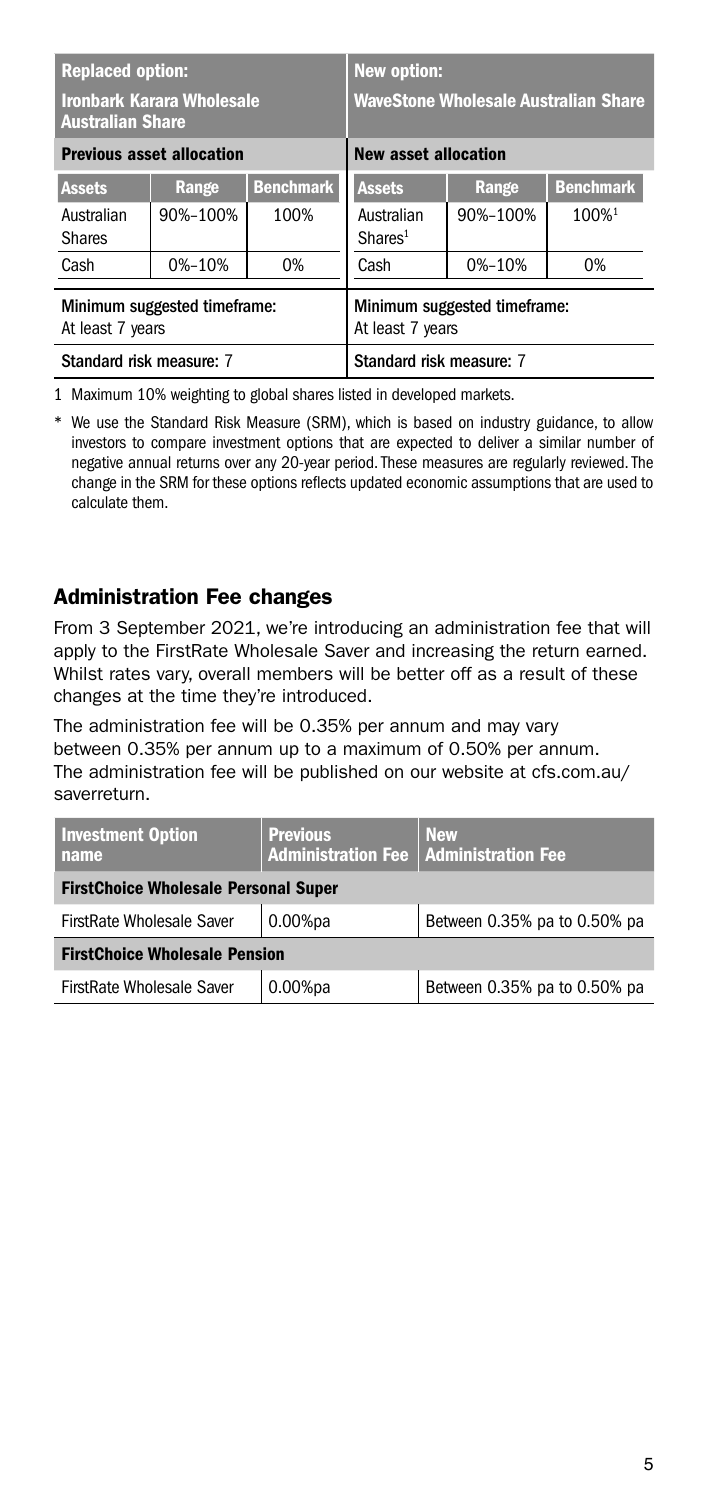#### <span id="page-5-0"></span>Management cost and total investment and administration fee changes

With interest rates at historically low levels, we have temporarily reduced the fees of the First Sentier Wholesale Strategic Cash investment options by 0.15% pa from 1 March 2021 as follows:

| <b>Investment</b><br>option name                              | <b>Previous</b><br>investment and<br>administration fee <sup>#</sup> | <b>New</b><br>investment and<br>administration fee <sup>#</sup> | <b>Difference</b> |
|---------------------------------------------------------------|----------------------------------------------------------------------|-----------------------------------------------------------------|-------------------|
| <b>FirstChoice Wholesale Personal Super</b>                   |                                                                      |                                                                 |                   |
| <b>First Sentier Wholesale</b><br>Strategic Cash              | 0.44%                                                                | 0.29%                                                           | $-0.15%$          |
| <b>FirstChoice Wholesale Pension</b>                          |                                                                      |                                                                 |                   |
| <b>First Sentier Wholesale</b><br>Strategic Cash <sup>1</sup> | 0.44%                                                                | 0.29%                                                           | $-0.15%$          |
| Investment<br>option name                                     | <b>Previous</b><br><b>Management cost</b>                            | <b>New</b><br><b>Management cost</b>                            | <b>Difference</b> |
| <b>FirstChoice Wholesale Investments</b>                      |                                                                      |                                                                 |                   |
| <b>First Sentier Wholesale</b><br>Strategic Cash              | 0.41%                                                                | 0.26%                                                           | $-0.15%$          |

# Fees are based on net asset value (NAV).

1 This investment option is also available within the FirstChoice Wholesale Pre-Retirement Pension investment menu in FirstChoice Wholesale Pension

We expect to return the fees to previous levels over time as interest rates return to higher levels. We will notify investors at least 30 days prior to any fee increase.

#### Estimated indirect cost ratio and Transactional and Operational (T&O) changes

What's an indirect cost and what does it pay for? These are expenses paid by your super fund to third-party providers, such as investment managers. Examples include brokerage charges and stamp duty (depending on your investment options).

These costs are not charged to you as a fee, but do reduce the investment return you receive on an investment option via the unit price. Indirect costs are not paid to us.

Please note that indirect costs disclosed in the PDS are estimates only. The actual amounts paid may be greater or less than the amounts disclosed.

In response to market volatility in 2020, our investment managers needed to transact more frequently than under normal market conditions to maintain our strategic asset allocations. As transaction volumes increased during this period of market volatility so did the associated costs such as brokerage and buy/sell spreads in equity and fixed income markets and other transactions costs at the underlying manager level.

Based on a review of the estimated indirect cost ratios (ICR) published in the FirstChoice Wholesale Product Disclosure Statements (PDS) issued on 30 November 2020, Colonial First State provided an updated estimate of the ICRs and Transactional and Operational (T&O) costs for the investment options in the PDS in an online Product Update in February 2021 and reproduced these ICRs in the supplementary PDS dated 30 June 2021.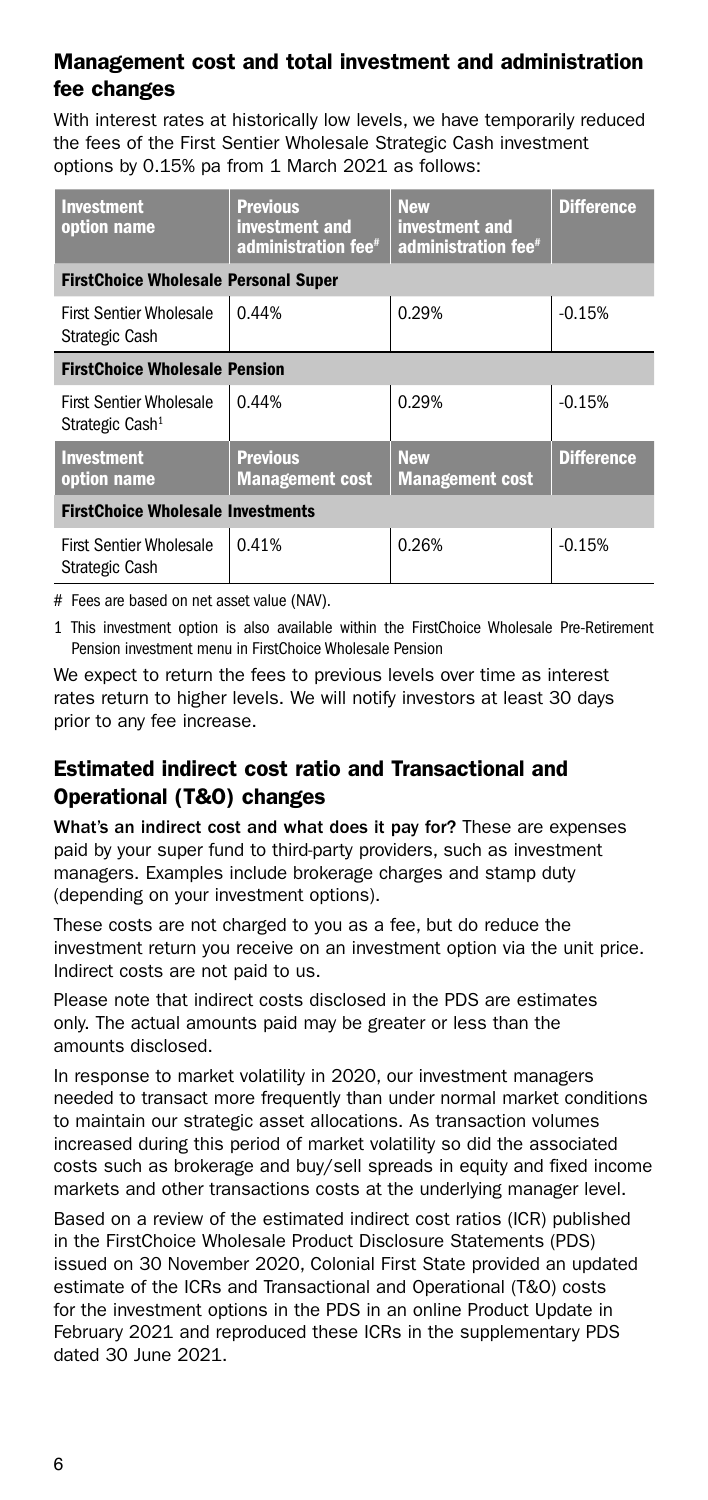| <b>Investment Option</b>                                                | <b>Estimated</b><br>indirect Cost<br>Ratio (pa)<br>disclosed in<br><b>30 November</b><br>2020 PDS | <b>Revised</b><br>estimated<br>indirect<br>cost ratio<br>(pa) | <b>Difference</b> |
|-------------------------------------------------------------------------|---------------------------------------------------------------------------------------------------|---------------------------------------------------------------|-------------------|
| <b>FirstChoice Wholesale Super</b>                                      |                                                                                                   |                                                               |                   |
| <b>FirstChoice Wholesale Balanced</b>                                   | 0.28%                                                                                             | 0.26%                                                         | $-0.02%$          |
| FirstChoice Wholesale Conservative                                      | 0.19%                                                                                             | 0.18%                                                         | $-0.01%$          |
| FirstChoice Wholesale Diversified                                       | 0.25%                                                                                             | 0.24%                                                         | $-0.01%$          |
| FirstChoice Wholesale Geared Global<br>Share                            | 0.72%                                                                                             | 0.27%                                                         | $-0.45%$          |
| FirstChoice Wholesale Geared Growth<br>Plus                             | 0.59%                                                                                             | 0.53%                                                         | $-0.06%$          |
| FirstChoice Wholesale Global<br><b>Infrastructure Securities</b>        | 0.65%                                                                                             | 0.32%                                                         | $-0.33%$          |
| FirstChoice Wholesale Growth                                            | 0.30%                                                                                             | 0.28%                                                         | $-0.02%$          |
| FirstChoice Wholesale High Growth                                       | 0.28%                                                                                             | 0.25%                                                         | $-0.03%$          |
| FirstChoice Wholesale Moderate                                          | 0.27%                                                                                             | 0.25%                                                         | $-0.02%$          |
| <b>UBS Wholesale Diversified Fixed</b><br>Income                        | 1.39%                                                                                             | 0.06%                                                         | $-1.33%$          |
| <b>FirstChoice Wholesale Pension</b>                                    |                                                                                                   |                                                               |                   |
| FirstChoice Wholesale Balanced                                          | 0.30%                                                                                             | 0.29%                                                         | $-0.01%$          |
| <b>FirstChoice Wholesale Conservative</b>                               | 0.20%                                                                                             | 0.19%                                                         | $-0.01%$          |
| FirstChoice Wholesale Diversified                                       | 0.25%                                                                                             | 0.24%                                                         | $-0.01%$          |
| FirstChoice Wholesale Geared Global<br>Share                            | 0.78%                                                                                             | 0.33%                                                         | $-0.45%$          |
| FirstChoice Wholesale Geared Growth<br>Plus                             | 0.66%                                                                                             | 0.60%                                                         | $-0.06%$          |
| <b>FirstChoice Wholesale Global</b><br><b>Infrastructure Securities</b> | 0.66%                                                                                             | 0.32%                                                         | $-0.34%$          |
| FirstChoice Wholesale Growth                                            | 0.32%                                                                                             | 0.30%                                                         | $-0.02%$          |
| FirstChoice Wholesale High Growth                                       | 0.31%                                                                                             | 0.28%                                                         | $-0.03%$          |
| <b>FirstChoice Wholesale Moderate</b>                                   | 0.28%                                                                                             | 0.27%                                                         | -0.01%            |
| <b>UBS Wholesale Diversified Fixed</b><br>Income                        | 1.40%                                                                                             | 0.07%                                                         | $-1.33%$          |
| FirstChoice Wholesale TTR Balanced                                      | 0.31%                                                                                             | 0.29%                                                         | $-0.02%$          |
| FirstChoice Wholesale TTR Conservative                                  | 0.21%                                                                                             | 0.20%                                                         | $-0.01%$          |
| FirstChoice Wholesale TTR Diversified                                   | 0.27%                                                                                             | 0.26%                                                         | $-0.01%$          |
| FirstChoice Wholesale TTR Growth                                        | 0.33%                                                                                             | 0.31%                                                         | $-0.02%$          |
| FirstChoice Wholesale TTR High Growth                                   | 0.32%                                                                                             | 0.29%                                                         | $-0.03%$          |
| FirstChoice Wholesale TTR Moderate                                      | 0.29%                                                                                             | 0.28%                                                         | $-0.01%$          |
| <b>UBS Wholesale TTR Diversified Fixed</b><br>Income                    | 1.40%                                                                                             | 0.07%                                                         | $-1.33%$          |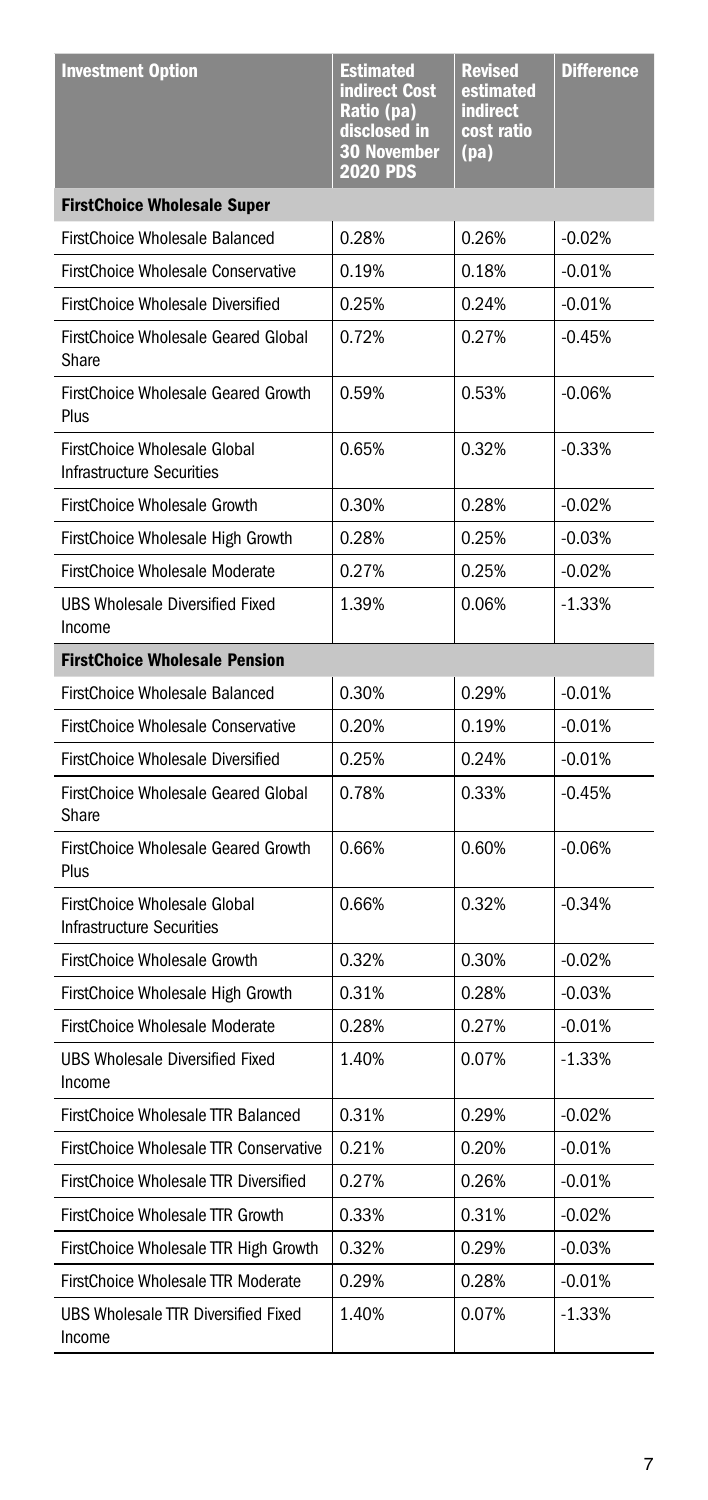<span id="page-7-0"></span>

| <b>Investment Option</b>                                  | <b>Transactional</b><br>and Operational<br>(T&O) Cost<br>disclosed in<br><b>30 November</b><br><b>2020 PDS</b> | <b>Revised</b><br>estimated<br>total T&O<br><b>Cost</b> | <b>Difference</b> |
|-----------------------------------------------------------|----------------------------------------------------------------------------------------------------------------|---------------------------------------------------------|-------------------|
| <b>FirstChoice Wholesale Investments</b>                  |                                                                                                                |                                                         |                   |
| FirstChoice Wholesale Conservative                        | 0.34%                                                                                                          | 0.33%                                                   | 0.01%             |
| FirstChoice Wholesale Diversified                         | 0.44%                                                                                                          | 0.42%                                                   | 0.02%             |
| FirstChoice Wholesale Geared<br>Global Share              | 0.83%                                                                                                          | 0.40%                                                   | 0.43%             |
| FirstChoice Wholesale Geared<br><b>Growth Plus</b>        | 1.27%                                                                                                          | 1.20%                                                   | 0.07%             |
| FirstChoice Wholesale Global<br>Infrastructure Securities | 0.79%                                                                                                          | 0.44%                                                   | 0.35%             |
| FirstChoice Wholesale Growth                              | 0.56%                                                                                                          | 0.54%                                                   | 0.02%             |
| FirstChoice Wholesale High Growth                         | 0.51%                                                                                                          | 0.47%                                                   | 0.04%             |
| FirstChoice Wholesale Moderate                            | 0.49%                                                                                                          | 0.47%                                                   | 0.02%             |
| UBS Wholesale Diversified Fixed<br>Income                 | 1.58%                                                                                                          | 0.13%                                                   | 1.45%             |

## PDS disclosure update

On 13 May 2020, the Commonwealth Bank (the Bank) entered into an agreement to sell a 55% interest in a company holding 100% of the shares in Colonial First State to an affiliate of Kohlberg Kravis Roberts & Co. L.P. (together with its affiliates, KKR). Subject to regulatory approvals, the sale is expected to be completed by the end of calendar year 2021 (Completion). From Completion, Colonial First State will no longer be a subsidiary of the Bank or a related body corporate of the Bank or its subsidiaries. Following Completion, the Bank will retain an indirect 45% interest in Colonial First State.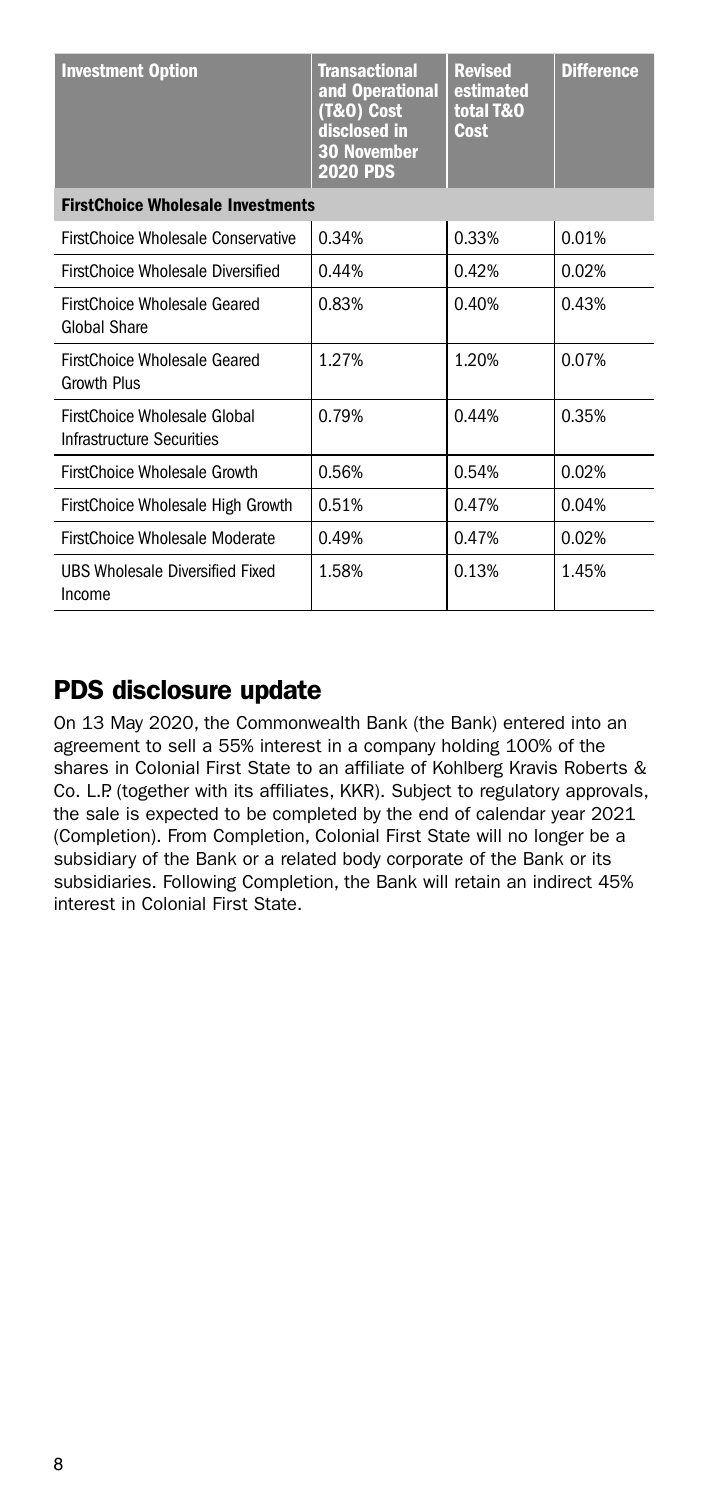#### FirstChoice Wholesale Personal Super

| <b>Change</b>                                     | <b>Description</b>                                                                                                                                                                                                                                                                                                                                                                                                                                                                                                                                                       |
|---------------------------------------------------|--------------------------------------------------------------------------------------------------------------------------------------------------------------------------------------------------------------------------------------------------------------------------------------------------------------------------------------------------------------------------------------------------------------------------------------------------------------------------------------------------------------------------------------------------------------------------|
| What we do in<br>the event of a<br>member's death | We've made changes to what we do in the event of a member's<br>death. On notification of a member's death, we will switch their<br>investments to the First Sentier Wholesale Strategic Cash option.                                                                                                                                                                                                                                                                                                                                                                     |
| <b>SMSF</b> rollover<br>changes-<br>SuperStream   | Until 30 September 2021, we can receive rollovers from a self-<br>managed super fund (SMSF) in the form of a cheque or by a direct<br>debit deduction from your bank account. Rollovers from an SMSF<br>must also be accompanied by a Rollover Benefit Statement.                                                                                                                                                                                                                                                                                                        |
|                                                   | Due to regulatory changes, from 1 October 2021 we will only be able<br>to receive SMSF rollovers via the SuperStream electronic payment<br>system. You will need to contact your SMSF administrator or SMSF<br>messaging provider to facilitate your rollover.                                                                                                                                                                                                                                                                                                           |
| Term deposit<br>maturity                          | We are updating the terms and conditions to enable us to manage<br>situations where your maturity instructions become invalid or<br>unavailable. In this situation we will update your maturity instructions to<br>invest the maturity proceeds into the FirstRate Wholesale Saver option.                                                                                                                                                                                                                                                                               |
| FirstRate<br><b>Wholesale Saver</b><br>return     | We have added information to explain how interest is calculated and<br>earned in FirstRate Wholesale Saver. Specifically, where the daily<br>return calculated is less than half a cent based on the daily FirstRate<br>Wholesale Saver option balance, you will not earn any return.                                                                                                                                                                                                                                                                                    |
| Changes to<br>Eligible Rollover<br>Funds          | If we had lost touch with you, or you were no longer eligible to be a<br>member of our fund, we would previously have transferred your super<br>balance to another fund, called an Eligible Rollover Fund (ERF).                                                                                                                                                                                                                                                                                                                                                         |
|                                                   | As of 1 May 2021, we will no longer transfer your account balance<br>to an ERF and will instead be required by law to transfer your super<br>balance to the Australian Taxation Office, who will attempt to reunite<br>these funds with the rest of your super.                                                                                                                                                                                                                                                                                                          |
| Changes to the<br>auto-rebalancing<br>disclosure  | On 30 November 2020 we updated the FirstChoice Reference Guide<br>for Super and Pension products to describe when an auto-rebalance<br>switch will occur on your account.                                                                                                                                                                                                                                                                                                                                                                                                |
|                                                   | On the auto-rebalance date, we will total the difference (in absolute<br>terms) between the latest balance of each investment option and the<br>balance you would hold applying your selected weightings. Where the<br>amount of the difference is greater than 1% of your account balance,<br>we will realign your investment options to your selected weightings.<br>We will do this by performing a switch transaction.                                                                                                                                               |
| Changes to<br>the portfolio<br>re-alignment       | On 30 November 2020 we've updated the Reference Guide<br>to explain when a realignment will occur under FirstChoice<br>Managed Accounts:                                                                                                                                                                                                                                                                                                                                                                                                                                 |
| disclosure                                        | Regular re-alignments, portfolio changes and ad-hoc re-alignments<br>We will total the difference (in absolute terms) between the<br>latest balance of each investment option and the balance you<br>would hold applying the investment allocation of your chosen<br>FirstChoice Managed Account portfolio. Where the amount of the<br>difference is greater than 2% of your account balance, we will<br>realign your investment options to the investment allocation of the<br>FirstChoice Managed Account portfolio. We do this by performing a<br>switch transaction. |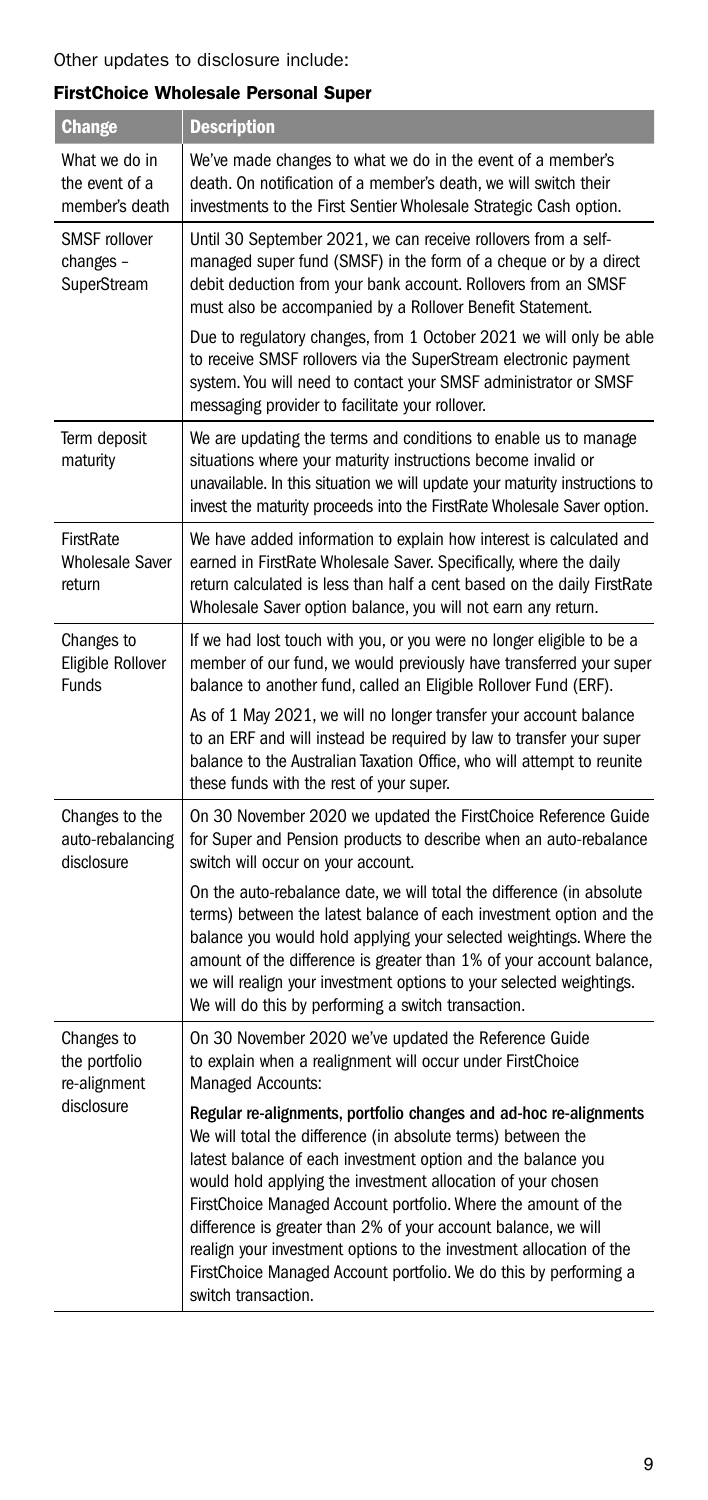#### FirstChoice Wholesale Pension

| Change                                            | <b>Description</b>                                                                                                                                                                                                                                                                                                                                                                                                                                                                                                                                                       |
|---------------------------------------------------|--------------------------------------------------------------------------------------------------------------------------------------------------------------------------------------------------------------------------------------------------------------------------------------------------------------------------------------------------------------------------------------------------------------------------------------------------------------------------------------------------------------------------------------------------------------------------|
| What we do in<br>the event of a<br>member's death | We've made changes to what we do in the event of a member's<br>death. On notification of a member's death, we will switch their<br>investments to the First Sentier Strategic Cash option. If the member<br>has a reversionary beneficiary on their pension account this will not<br>occur and their investments will remain as per existing instructions.                                                                                                                                                                                                               |
| SMSF rollover<br>changes-<br>SuperStream          | Until 30 September 2021, we can receive rollovers from a self-<br>managed super fund (SMSF) in the form of a cheque or by a direct<br>debit deduction from your bank account. Rollovers from an SMSF<br>must also be accompanied by a Rollover Benefit Statement.                                                                                                                                                                                                                                                                                                        |
|                                                   | Due to regulatory changes, from 1 October 2021 we will only be able<br>to receive SMSF rollovers via the SuperStream electronic payment<br>system. Please contact your SMSF administrator or SMSF messaging<br>provider to facilitate your rollover.                                                                                                                                                                                                                                                                                                                     |
| Term deposit<br>maturity                          | We are updating the terms and conditions to enable us to manage<br>situations where your maturity instructions become invalid or<br>unavailable. In this situation we will update your maturity instructions to<br>invest the maturity proceeds into the FirstRate Wholesale Saver option.                                                                                                                                                                                                                                                                               |
| FirstRate<br><b>Wholesale Saver</b><br>return     | We have added information to explain how interest is calculated and<br>earned in FirstRate Wholesale Saver. Specifically, where the daily<br>return calculated is less than half a cent based on the daily FirstRate<br>Wholesale Saver option balance, you will not earn any return.                                                                                                                                                                                                                                                                                    |
| Changes to<br>Eligible Rollover<br>Funds          | If we had lost touch with you, or you were no longer eligible to be a<br>member of our fund, we would previously have transferred your super<br>balance to another fund, called an Eligible Rollover Fund (ERF).                                                                                                                                                                                                                                                                                                                                                         |
|                                                   | As of 1 May 2021, we will no longer transfer your account balance<br>to an ERF and will instead be required by law to transfer your super<br>balance to the ATO, who will attempt to reunite these funds with the<br>rest of your super.                                                                                                                                                                                                                                                                                                                                 |
| Changes to the<br>auto-rebalancing<br>disclosure  | On 30 November 2020 we updated the FirstChoice Reference Guide<br>for Super and Pension products to describe when an auto-rebalance<br>switch will occur on your account.                                                                                                                                                                                                                                                                                                                                                                                                |
|                                                   | On the auto-rebalance date, we will total the difference (in absolute<br>terms) between the latest balance of each investment option and the<br>balance you would hold applying your selected weightings. Where the<br>amount of the difference is greater than 1% of your account balance,<br>we will realign your investment options to your selected weightings.<br>We will do this by performing a switch transaction.                                                                                                                                               |
| Changes to<br>the portfolio<br>re-alignment       | On 30 November 2020 we've updated the Reference Guide<br>to explain when a realignment will occur under FirstChoice<br>Managed Accounts:                                                                                                                                                                                                                                                                                                                                                                                                                                 |
| disclosure                                        | Regular re-alignments, portfolio changes and ad-hoc re-alignments<br>We will total the difference (in absolute terms) between the<br>latest balance of each investment option and the balance you<br>would hold applying the investment allocation of your chosen<br>FirstChoice Managed Account portfolio. Where the amount of the<br>difference is greater than 2% of your account balance, we will<br>realign your investment options to the investment allocation of the<br>FirstChoice Managed Account portfolio. We do this by performing a<br>switch transaction. |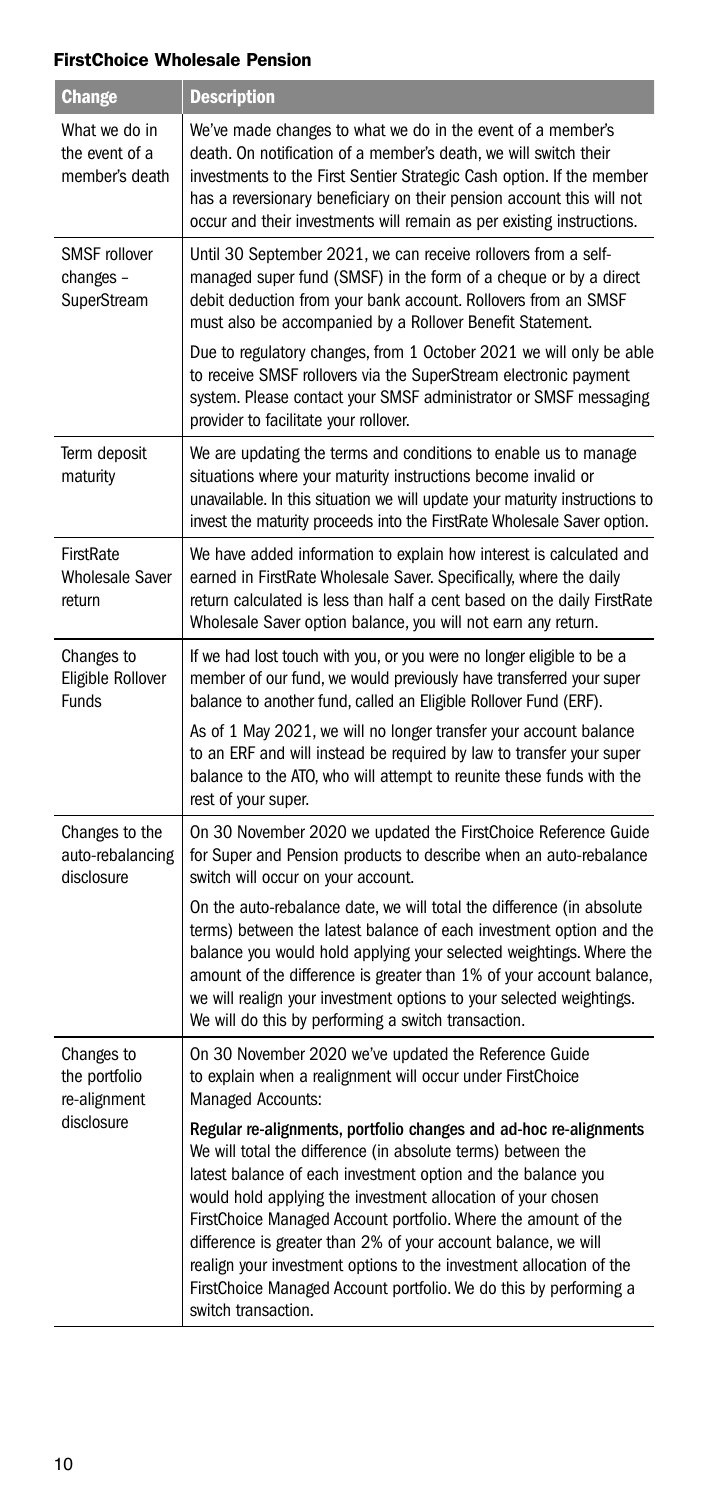#### FirstChoice Wholesale Investments

| <b>Change</b>                                                            | <b>Description</b>                                                                                                                                                                                                                                                                                                                                                                                                            |
|--------------------------------------------------------------------------|-------------------------------------------------------------------------------------------------------------------------------------------------------------------------------------------------------------------------------------------------------------------------------------------------------------------------------------------------------------------------------------------------------------------------------|
| Distribution<br>frequency - First<br>Sentier Wholesale<br>Strategic Cash | While the fund aims to distribute monthly, with the current low level<br>of interest rates, it may not be able to distribute every month.                                                                                                                                                                                                                                                                                     |
| Changes to the<br>auto-rebalancing<br>disclosure                         | On 30 November 2020 we updated the Reference Guide -<br>Transacting on your account for FirstChoice Investment products<br>to describe when an auto-rebalance switch will occur on<br>your account.                                                                                                                                                                                                                           |
|                                                                          | On the auto-rebalance date, we will total the difference (in<br>absolute terms) between the latest balance of each investment<br>option and the balance you would hold applying your selected<br>weightings. Where the amount of the difference is greater than 1%<br>of your account balance, we will realign your investment options<br>to your selected weightings. We will do this by performing a<br>switch transaction. |
| <b>SMSF</b> rollover<br>changes-<br>SuperStream                          | Until 30 September 2021, we can receive rollovers from a self-<br>managed super fund (SMSF) in the form of a cheque or by a direct<br>debit deduction from your bank account. Rollovers from an SMSF<br>must also be accompanied by a Rollover Benefit Statement.                                                                                                                                                             |
|                                                                          | Due to regulatory changes, from 1 October 2021 we will only be<br>able to receive SMSF rollovers via the SuperStream electronic<br>payment system. Please contact your SMSF administrator or SMSF<br>messaging provider to facilitate your rollover.                                                                                                                                                                          |